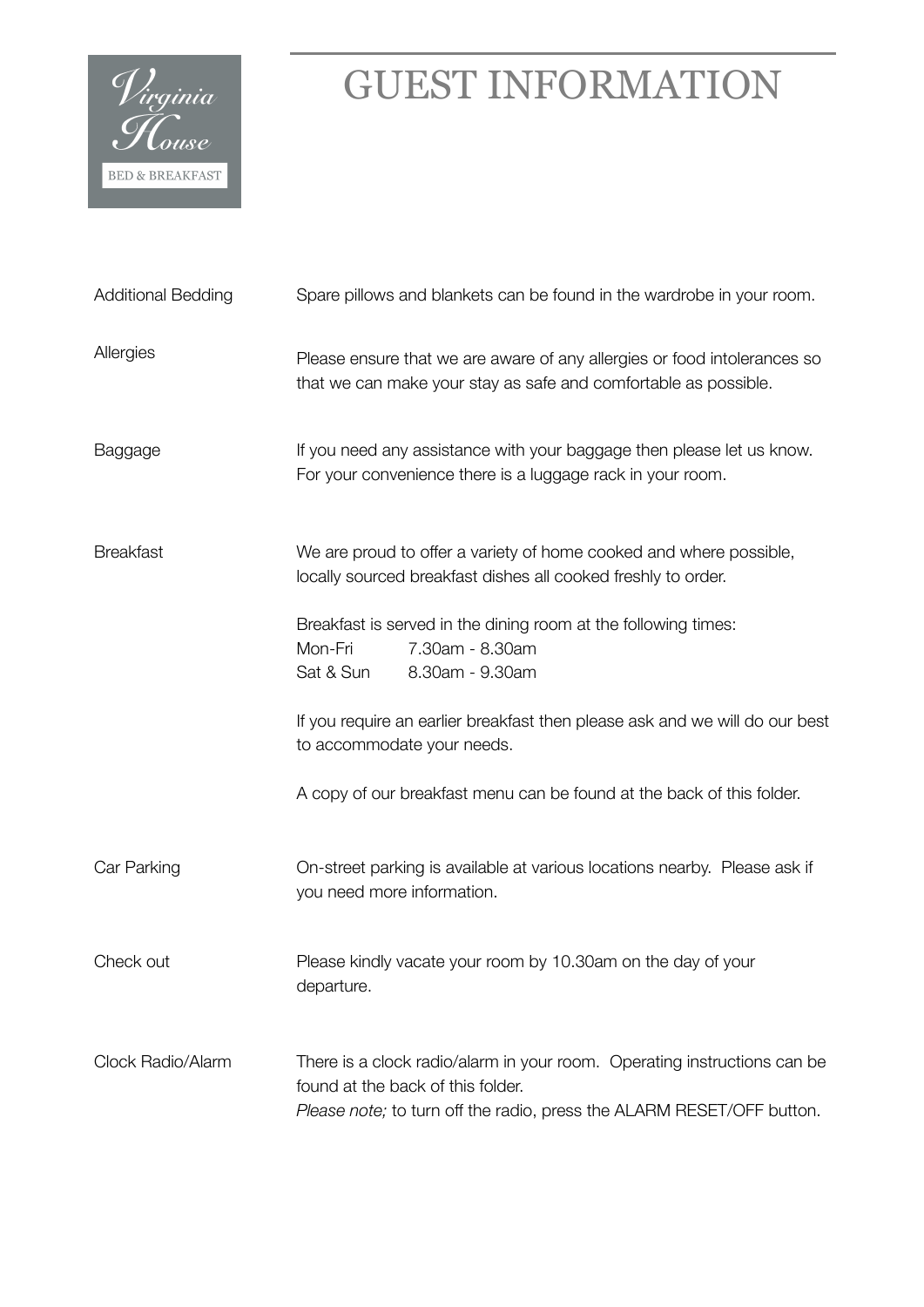

| Doctor/Dentist/<br>Pharmacy | If you need to contact a GP during your stay the nearest surgery is:<br><b>Bloxham Surgery</b><br>Godswell Lodge<br><b>Church Street</b><br>Bloxham<br><b>OX15 4ES</b><br>01295 722788                                                                                                                                                                     |                                                                                                                                                                              |  |  |
|-----------------------------|------------------------------------------------------------------------------------------------------------------------------------------------------------------------------------------------------------------------------------------------------------------------------------------------------------------------------------------------------------|------------------------------------------------------------------------------------------------------------------------------------------------------------------------------|--|--|
|                             | There is a dental practice (Bloxham Dental 01295 721030) at the same<br>site and both are just a short walk from Virginia House.                                                                                                                                                                                                                           |                                                                                                                                                                              |  |  |
|                             | There is an independent pharmacy located on Bloxham High Street<br>(next to the fish & chip shop). Please phone 01295 722169.                                                                                                                                                                                                                              |                                                                                                                                                                              |  |  |
| Eating Out                  | There are a number of excellent local eateries in and around Bloxham. We<br>have listed our recommendations below in order of distance from Virginia<br>House:                                                                                                                                                                                             |                                                                                                                                                                              |  |  |
|                             | The Joiners Arms, Bloxham<br>The Red Lion, Bloxham<br>The Marlstone Tavern, Milton<br>The Horse and Groom, Milcombe<br>The Duck on the Pond, South Newington<br>Pickled Ploughman, Adderbury<br>Voujon (Indian), Banbury<br>Zushi (Japanese), Banbury<br>The Thai Orchid, Banbury<br>Pizza Calzone, Banbury<br>The Falkland Arms, Great Tew                | 01295 721159<br>01295 722067<br>01295 404045<br>01295 722142<br>01295 721166<br>01295 810327<br>01295 272007<br>01295 278890<br>01295 270833<br>01295 703073<br>01608 683653 |  |  |
| <b>Emergency Services</b>   | To contact the emergency services dial 999 from any phone and ask for<br>either Police, Fire Brigade or Ambulance. Please give the address<br>Virginia House, 1 High Street, Bloxham, OX15 4LX.<br>The nearest Hospital with an accident and emergency department is:<br>The Horton General Hospital<br>Oxford Road<br>Banbury<br>OX16 9AL<br>01295 275500 |                                                                                                                                                                              |  |  |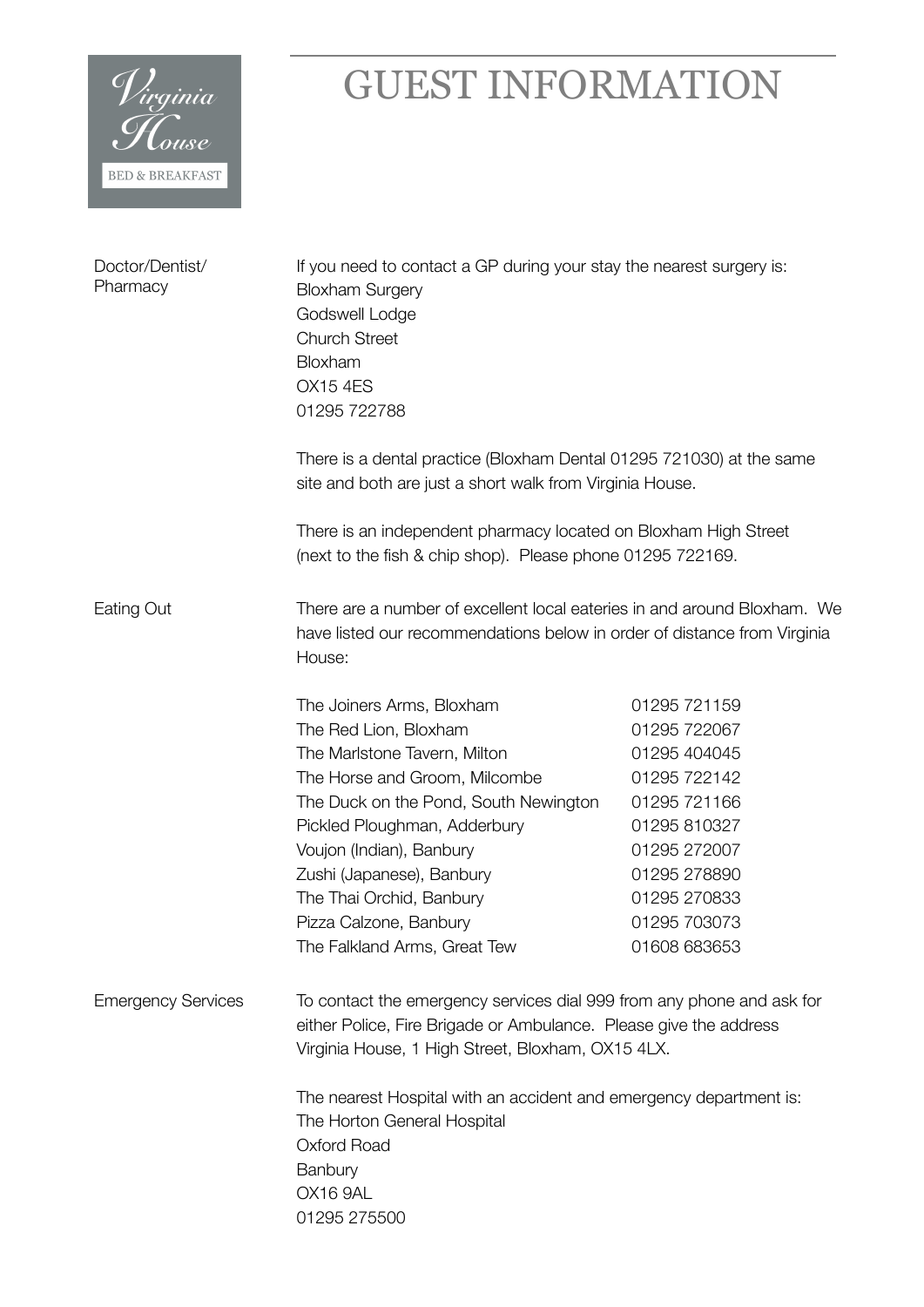

| Fire & Emergency        | Virginia House is equipped with a fire alarm and emergency lighting<br>system. Please familiarise yourself with the means of exit from the<br>building, the location of the fire alarm call points (next to the stairs on the<br>first floor landing and adjacent to the fire alarm panel in the ground floor<br>entrance hall) and the fire safety guide on the back of your bedroom<br>door. |
|-------------------------|------------------------------------------------------------------------------------------------------------------------------------------------------------------------------------------------------------------------------------------------------------------------------------------------------------------------------------------------------------------------------------------------|
|                         | In the event of a fire or other emergency, the fire alarm will sound.<br>Please leave the building immediately and proceed to the meeting point<br>at Unicorn Street.                                                                                                                                                                                                                          |
|                         | There is a 'Safe T Torch' plugged into a socket in your room. In the<br>event of a power cut this will automatically illuminate and can be<br>removed from the holder and used as an evacuation aid.                                                                                                                                                                                           |
|                         | The fire alarm is tested weekly on a Friday morning at 10.30am. There is<br>no need to vacate the building during this test unless instructed to do<br>SO.                                                                                                                                                                                                                                     |
|                         | For your safety, please do not use candles inside the building.                                                                                                                                                                                                                                                                                                                                |
| Hairdryers              | There is a hairdryer in your room located in the wardrobe.                                                                                                                                                                                                                                                                                                                                     |
| Heating                 | Virginia House is fully centrally heated. The temperature in your room<br>can be adjusted using the thermostatic valve on the radiator.                                                                                                                                                                                                                                                        |
| <b>Hospitality Tray</b> | A selection of complimentary teas and coffees are available in your room<br>together with homemade biscuits. There is also a Nespresso coffee<br>machine together with a selection of pods. For operating instructions<br>please see the separate entry 'Nespresso Machine'.                                                                                                                   |
|                         | If you would like fresh milk or need your hospitality tray replenishing,<br>please let us know.                                                                                                                                                                                                                                                                                                |
|                         | Filtered tap water is provided in the labelled water bottle. Again, please<br>let us know if you need this replenishing.                                                                                                                                                                                                                                                                       |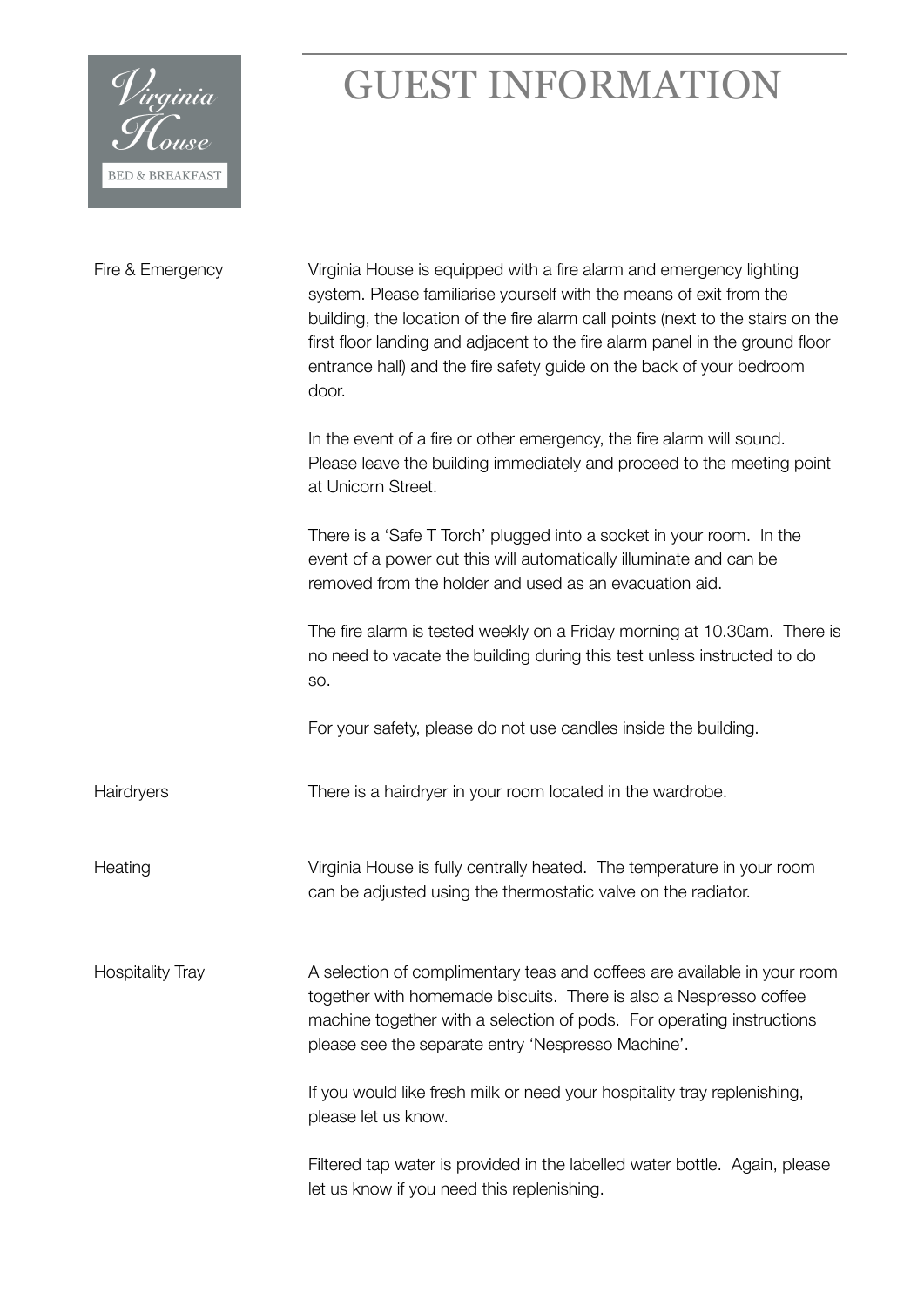

| Housekeeping           | Your room will be serviced daily between the hours of 10.00am & 3pm<br>throughout your stay. If we are unable to access your room during these<br>times then unfortunately we will be unable to service it.                                                                                                                                                                              |  |  |
|------------------------|------------------------------------------------------------------------------------------------------------------------------------------------------------------------------------------------------------------------------------------------------------------------------------------------------------------------------------------------------------------------------------------|--|--|
|                        | If you require fresh towels then please indicate this by leaving your used<br>towels in the shower tray.                                                                                                                                                                                                                                                                                 |  |  |
| Ironing                | An iron and ironing board is available on request.                                                                                                                                                                                                                                                                                                                                       |  |  |
| Keys and access        | On your key fob you will find a key to your room door and, for your<br>convenience, a Yale Smart Key Tag for entry to Virginia House by the<br>guest entrance on Unicorn Street. To operate this door simply hold the<br>Key Tag up to the lock and then turn the silver knob. Please note that<br>this door is kept locked at all times so you will need your Key Tag to gain<br>entry. |  |  |
|                        | Please note, if keys are lost or not returned on the date of your<br>departure a £5 charge will be applied to your account.                                                                                                                                                                                                                                                              |  |  |
| <b>Local Amenities</b> | The following local shops & amenities can be found on the High Street<br>(left at the end of Unicorn Street):                                                                                                                                                                                                                                                                            |  |  |
|                        | Co-op Local Food Store<br><b>Bloxham Fish Bar</b><br><b>Bloxham Pharmacy</b><br>Bloxham Post Office & Newsagent<br>Cedar Therapy<br>White Lion Cafe                                                                                                                                                                                                                                      |  |  |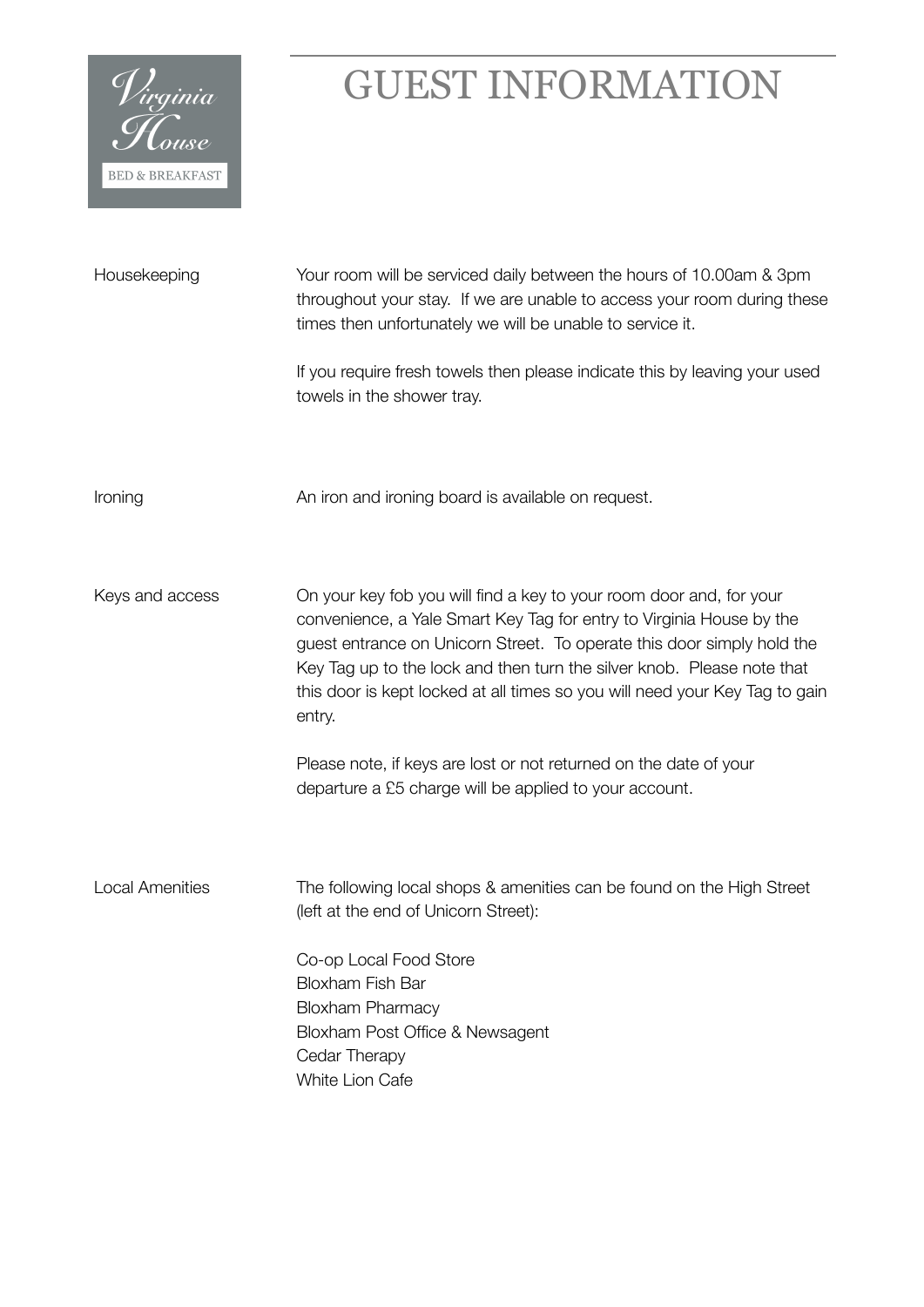

| Taxis & Public Transport | For local taxis please contact:<br>Royal Cars (Banbury) on 01295 255555<br>Castle Cars (Banbury) on 01295 270011<br>Most drivers do accept card payments but we recommend that you<br>double-check when you book. |                                                                                                                                                                                                            |  |
|--------------------------|-------------------------------------------------------------------------------------------------------------------------------------------------------------------------------------------------------------------|------------------------------------------------------------------------------------------------------------------------------------------------------------------------------------------------------------|--|
|                          |                                                                                                                                                                                                                   | The nearest mainline railway station is 'Banbury' approximately<br>4 miles and 12 minutes by car from Bloxham. For more information on<br>services please contact National Rail Enquiries on 03457 484950. |  |
|                          | (488). Please ask for more details.                                                                                                                                                                               | There is a regular bus service between Banbury and Chipping Norton                                                                                                                                         |  |
| <b>Toiletries</b>        |                                                                                                                                                                                                                   | We are proud to offer complimentary REN toiletries in all our rooms.                                                                                                                                       |  |
| Tourist Information      | The nearest tourist information centre is located in Banbury at the Castle<br>Quay shopping centre. For further information please visit:<br>www.oxfordshire.gov.uk/cms/content/tourist-information-centres       |                                                                                                                                                                                                            |  |
| Wi-fi                    | Complimentary wi-fi is available in all bedrooms and guest areas.                                                                                                                                                 |                                                                                                                                                                                                            |  |
|                          | Select network:<br>Enter password:                                                                                                                                                                                | VIRGINIA-HOUSE-GUEST<br>4b4e28986e                                                                                                                                                                         |  |